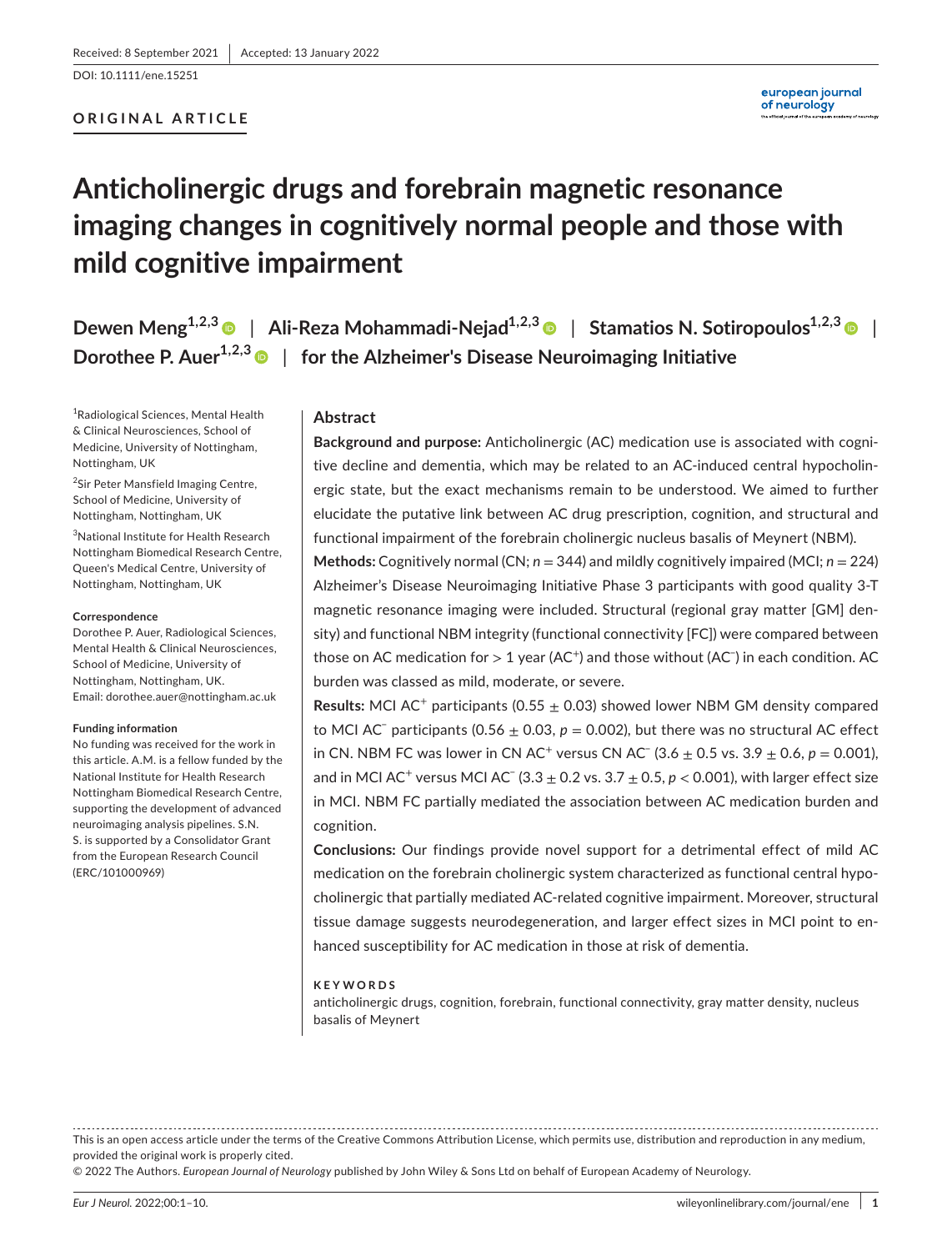# **INTRODUCTION**

Cognition is known to depend on modulation of cortical activity by cholinergic innervation from the nucleus basalis of Meynert (NBM) [1]. Cholinergic neurons of the NBM are particularly vulnerable to Alzheimer disease (AD) and other neurodegenerative disorders [2– 4]. The subsequent loss of cholinergic innervation plays an important role in the development of cognitive impairment [5,6]. Mechanistic evidence for AD as a hypocholinergic syndrome comes from the therapeutic benefits of enhancing cholinergic neurotransmission by cholinesterase inhibitors (ChEIs) [7], with early beneficial results being reported from trials of deep brain stimulation of the NBM [8].

Further support of a hypocholinergic mechanism of cognitive decline comes from consistent observations of cognitive impairment after experimental exposure to anticholinergic (AC) drugs, with some evidence that AC drugs may accelerate amyloid deposition [9,10]. Several epidemiological studies reported AC-related increased risk of dementia [11,12], which may account for 10% of dementia cases [12], equating to approximately 20,000 new cases of dementia per year in the UK alone. This has raised significant interest in possible deprescription trials [13] but there is limited mechanistic understanding of how AC drugs increase the risk of dementia in specific populations across the ageing–predementia continuum [14].

Neuroimaging studies allow investigation of the underpinnings of detrimental brain effects of centrally acting medication. Magnetic resonance imaging (MRI) studies have demonstrated NBM atrophy across the ageing–mild cognitive impairment (MCI)–AD continuum using a range of measurements [15–18] with predictive power for the transition to AD [19] and cognitive decline in Parkinson disease (PD) [20]. An association of AC medication use with structural impairment of the NBM would provide suggestive evidence for cumulative tissue damage as a marker of accelerated neurodegeneration of the central cholinergic system. Functional markers of the forebrain cholinergic system, on the other hand, would be expected to more sensitively indicate inhibitory AC drug effects on the cholinergic circuit and to precede structural changes. NBM functional disconnection has been shown in preclinical states of AD [4,21] in line with the expected hypocholinergic states due to NBM degeneration. Importantly, the combined use of functional and structural NBM markers can shed light onto the largely unexplored interplay between AC drugs and cognition in preclinical and prodromal AD.

The aim of this study was to investigate the link between AC medication use, cognitive decline, and structural and functional integrity of the NBM in a cohort of elderly cognitively normal (CN) and MCI participants. We hypothesized that participants with AC medication use compared to those without would (i) show NBM gray matter (GM) density loss as a marker of structural damage to NBM and (ii) display disrupted functional cholinergic networks as a marker of central hypocholinergic state. We also hypothesized (iii) that AC burden (ACB) is associated with cognitive impairment and that this association is partially mediated by NBM affection. We also report on secondary tests that include comparisons of AC medication effect size between MRI markers, and bias assessment by comparing clinical risk profiles and AD biomarkers between AC medication strata.

# **METHODS**

#### **Participants**

Data used in the preparation of this article were obtained from the Alzheimer's Disease Neuroimaging Initiative (ADNI) database (<http://adni.loni.usc.edu>). ADNI was launched in 2003 as a public– private partnership, led by principal investigator Michael W. Weiner, MD. The primary goal of ADNI has been to test whether serial MRI, positron emission tomography (PET), other biological markers, and clinical and neuropsychological assessment can be combined to measure the progression of MCI and early AD. This study was approved by the institutional review boards of all participating institutions. Written informed consent was obtained from all individuals.

A total of 417 CN and 332 MCI participants' (Appendix S1) T1 weighted MRI and resting-state functional MRI (rsfMRI) data were downloaded from ADNI3 (26 October 2019). Information on age, sex, medical history, and years of education was retrieved from the latest available dataset in ADNI documents. For cognition, we chose the Alzheimer's Disease Assessment Scale–Cognitive Subscale (ADAS-Cog) [22] to assess cognitive function, including memory and executive function, that is linked with cholinergic function [23].

#### **AC medication exposure**

Information on medications with potential AC effect was manually extracted from the ADNI concomitant medication file, and drugs were classified according to the most commonly used ACB scale [ $24$ ]. An AC<sup>+</sup> participant was defined as anyone taking any AC medication for at least 1 year [25] until enrolled in the ADNI study. AC− status was defined as no documented exposure to any AC drug for any duration. The total ACB score (TACB) was the sum of ACB scores (low  $[ACB = 1]$ , medium  $[ACB = 2]$ , or high  $[ACB = 3]$ ) of all medication prescribed to each participant. We excluded participants who took antiparkinsonian medication with AC effects to avoid inclusion of prodromal PD pathology with known NBM degeneration [20]. Participants who took ChEIs were also excluded from this study.

## **MRI data**

Three- Tesla sagittal T1-weighted images and axial rsfMRI data were used. We selected participants who have both T1-weighted images and rsfMRI data. Three-dimensional magnetization-prepared rapid acquisition gradient echo images (echo time [TE] = minimum full echo, repetition time [TR] = 2300 ms, inversion time = 900 ms, field of view  $[FOV] = 208 \times 240 \times 256$  mm, resolution =  $1 \times 1 \times 1$  mm<sup>3</sup>) and rsfMRI data (eyes open, ADNI3 Basic Protocol:  $TE = 30$  ms, TR = 3000 ms, flip angle = 90°, FOV = 220  $\times$  220  $\times$  163 mm<sup>3</sup>, resolution =  $3.4 \times 3.4 \times 3.4$  mm<sup>3</sup>, 10 min) were downloaded. To avoid protocol bias effects, resting-state ADNI3 Advanced Protocol data were excluded.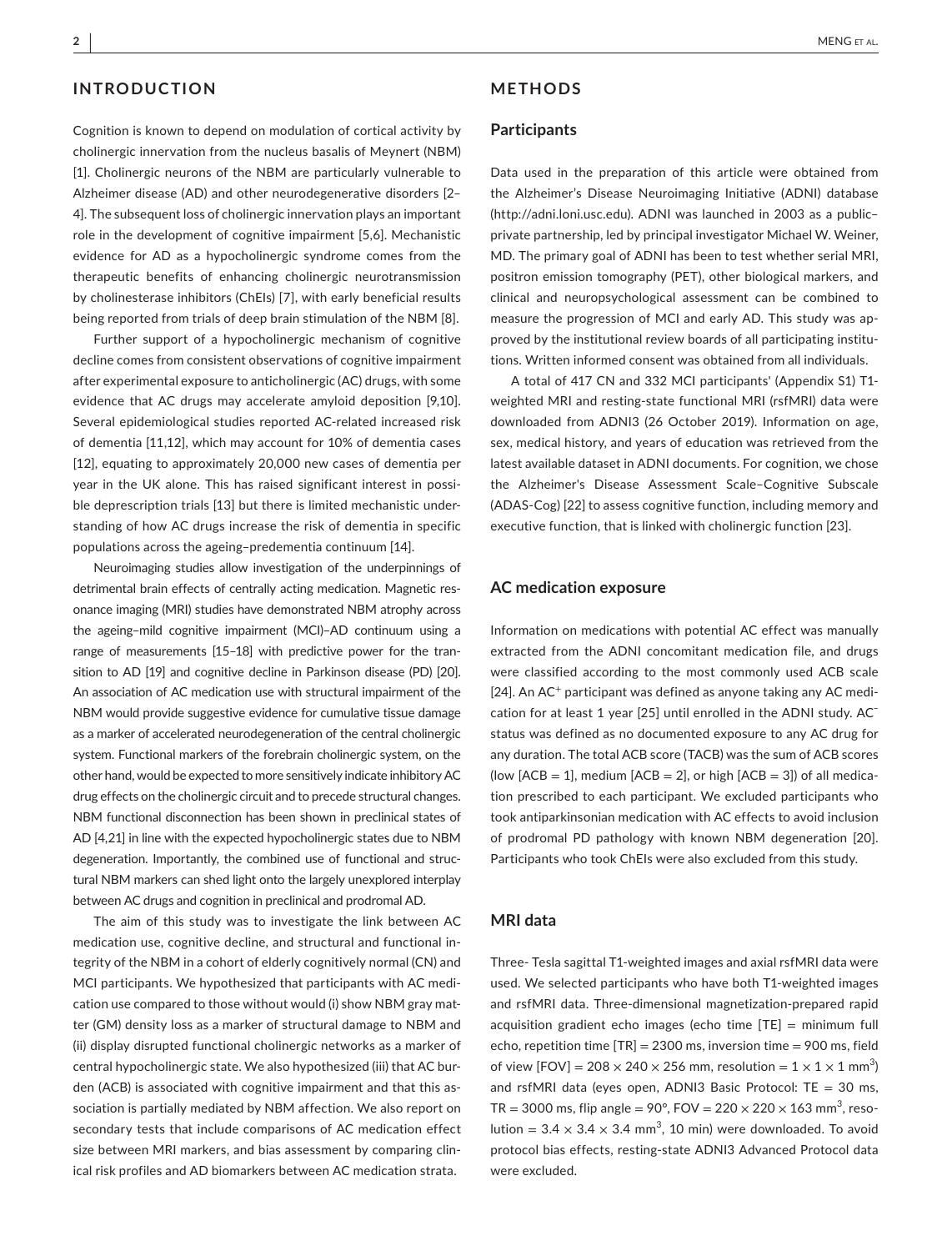A comprehensive structural and functional MRI pipeline ([https://](https://github.com/SPMIC-UoN/BRC_Pipeline) [github.com/SPMIC-UoN/BRC\\_Pipeline\)](https://github.com/SPMIC-UoN/BRC_Pipeline) that uses FSL tools [\(www.](http://www.fmrib.ox.ac.uk/fsl) [fmrib.ox.ac.uk/fsl\)](http://www.fmrib.ox.ac.uk/fsl) was used to quality control and preprocess the MRI data. This resulted in a final dataset of 568 participants for structural MRI, including 363 for rsfMRI. Figure 1 shows the flowchart of participant selection.

To reduce risk of comorbidity bias in the AC medication use cases, we undertook manual sample matching at the subgroup level to identify the equivalent number of AC<sup>+</sup> to AC<sup>−</sup> matched for age, sex, APOE E4, and amyloid status in the CN and MCI subcohorts (Table 1). Our matched test sample included 193 CN and 126 MCI participants who had both T1-weighted images and rsfMRI data. The remainder subsample of rsfMRI participants not included in the matched AC<sup>+</sup> and AC<sup>−</sup> test sample (130 CN and 32 MCI participants, no AC<sup>+</sup>) provided an independent discovery sample to reconstruct the NBM functional connectivity (FC) network template.

**NBM MRI metrics**

The mean NBM GM density of each participant was estimated using an existing probabilistic anatomical map of Ch4 [26] available in SPM 12 Anatomy Toolbox [27] (Appendix S2) and established approach using FSL tools (Appendix S3).

To address the lack of an NBM network template and to overcome limitations of manual seed extraction [28] of the complex anatomical shape of NBM, we reconstructed an NBM FC network template using the NBM template as seed in the independent discovery sample. Details of NBM seed-based FC analysis are provided in Appendix S3. As a marker of the functional integrity of the NBM network, we chose individual FC metrics derived as mean *Z* scores from individual NBM seed to NBM network maps using a priori defined seed and network templates.

#### **Bias assessment tests**

We computed a score for chronic metabolic conditions (CMC) to reflect the systemic vascular health and dichotomized participants using the median score of 2 [29]. Participants were designated as APOE E4 carriers if they had one or two copies of allele 4, and as noncarriers if they had no allele 4 in their genotype. Participants with positive amyloid pathology were classified according to the semiquantitative amyloid β1–42 peptide PET results retrieved from the latest available dataset in ADNI documents [\(https://adni.loni.usc.edu](https://adni.loni.usc.edu)).

We also extracted hippocampus volumes and precuneus GM volumes as established MRI markers of AD pathology from the latest ADNI documents, which were analysed by using the FreeSurfer



**FIGURE 1** Flowchart shows participant selection. AC, anticholinergic medication; ADNI3, Alzheimer's Disease Neuroimaging Initiative Phase 3; ChEI, cholinesterase inhibitor; CN, cognitively normal; fMRI, task-free functional MRI; MCI, mild cognitive impairment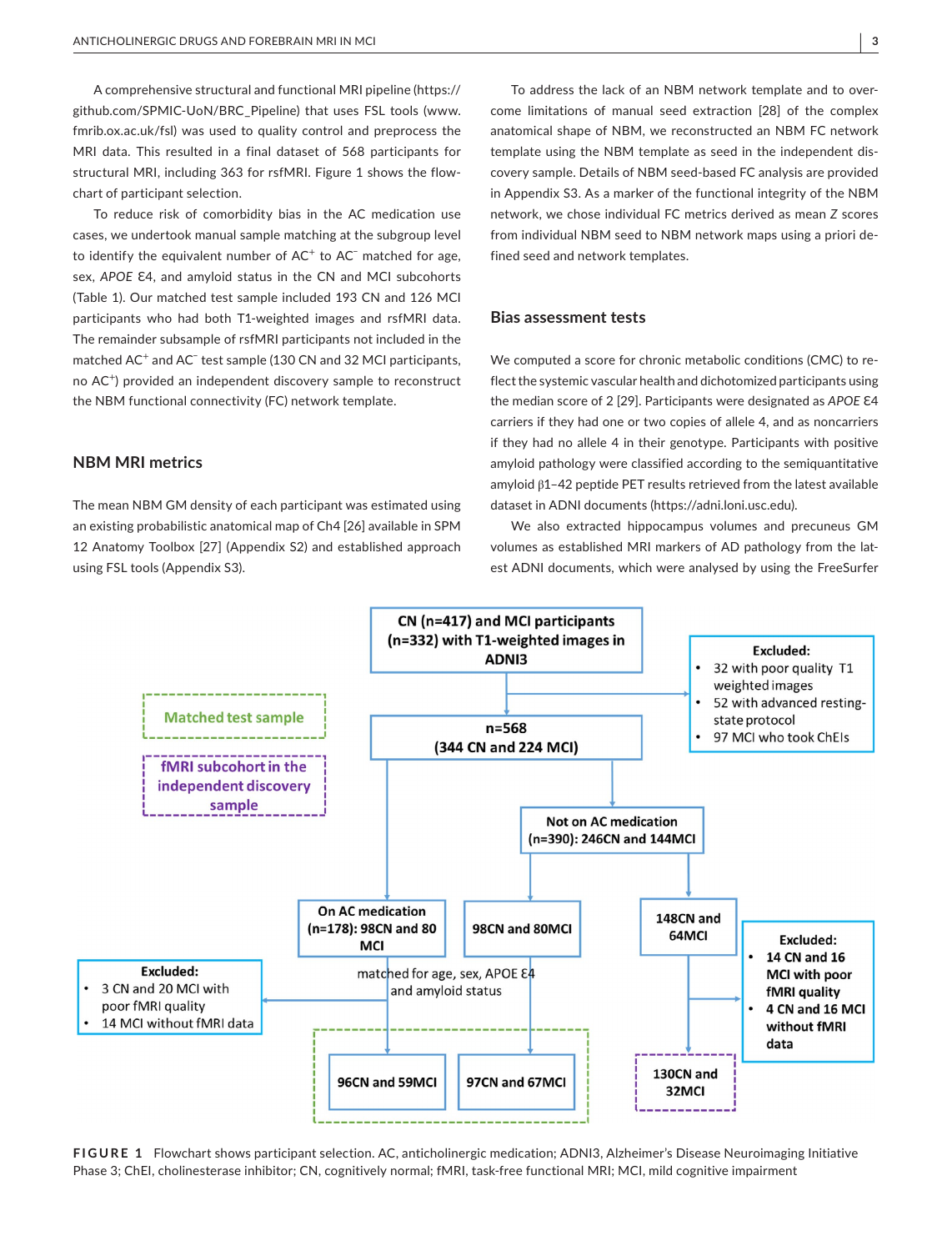|                                                                                                                                                                                                       | $CN, n = 193$       |                                           |                                           |                               | $MCI, n = 126$      |                                           |                                           |       |          |
|-------------------------------------------------------------------------------------------------------------------------------------------------------------------------------------------------------|---------------------|-------------------------------------------|-------------------------------------------|-------------------------------|---------------------|-------------------------------------------|-------------------------------------------|-------|----------|
| Characteristic                                                                                                                                                                                        | $n = 193$<br>Total, | AC <sup>-</sup> participants,<br>$n = 97$ | AC <sup>+</sup> participants,<br>$n = 96$ | $\mathfrak{a}^{\mathfrak{a}}$ | $n = 126$<br>Total, | AC <sup>-</sup> participants,<br>$n = 67$ | AC <sup>+</sup> participants,<br>$n = 59$ | مم    | ڻ<br>م   |
| Age, mean (SD), years                                                                                                                                                                                 | 74.4 (8.2)          | 73.7 (8.5)                                | 75.1 (7.9)                                | 0.258                         | 74.2(8.1)           | 74.3 (8.2)                                | 74.2 (8.2)                                | 0.938 | 0.866    |
| Female, n (%)                                                                                                                                                                                         | 119 (61.7)          | 59 (60.8)                                 | 60 (62.5)                                 | 0.883                         | 65(51.6)            | 36 (53.7)                                 | 29 (49.2)                                 | 0.721 | 0.083    |
| Education, mean (SD), years                                                                                                                                                                           | 16.7(2.4)           | 17.0 (2.4)                                | 16.4(2.4)                                 | 0.092                         | 16.5(2.5)           | 16.8 (2.5)                                | 16.2(2.4)                                 | 0.240 | 0.595    |
| ADAS-Cog, mean (SD)                                                                                                                                                                                   | 13.4(4.9)           | 12.3(4.1)                                 | 14.5(5.4)                                 | $0.004$ <sup>*</sup>          | 16.2(5.8)           | 15.8 (5.2)                                | 16.6(6.3)                                 | 0.472 | $-0.001$ |
| APOE E4 carriers, n (%) <sup>d</sup>                                                                                                                                                                  | 35 (27.3)           | 20 (29.4)                                 | 15(25.0)                                  | 0.692                         | 23 (28.0)           | 12 (29.3)                                 | 11 (26.8)                                 | 0.500 | 0.517    |
| Amyloid positive, n (%) <sup>e</sup>                                                                                                                                                                  | 49 (41.2)           | 27(43.5)                                  | 22(38.6)                                  | 0.709                         | 28(43.8)            | 15 (45.5)                                 | 13(41.9)                                  | 0.806 | 0.756    |
| Vascular risk, CMC score,<br>mean (SD)                                                                                                                                                                | 1.1(1.0)            | 0.8(0.8)                                  | 1.4(1.1)                                  | 0.001                         | 1.3(0.9)            | 1.2(0.9)                                  | 1.4(0.9)                                  | 0.279 | 0.102    |
| Total ACB score, median (range)                                                                                                                                                                       |                     |                                           | $1(1-7)$                                  |                               |                     |                                           | $1(1-7)$                                  |       |          |
| Psychiatric                                                                                                                                                                                           | 54 (28.0)           | 21(21.6)                                  | 33 (34.4)                                 | 0.055                         | 50 (39.7)           | 22 (32.8)                                 | 28 (47.5)                                 | 0.104 | 0.038    |
| Neurologic, other than<br>cognitive disorder                                                                                                                                                          | 74 (38.3)           | 27 (27.8)                                 | 47 (49.0)                                 | 0.003                         | 69 (54.8)           | 32 (47.8)                                 | 37 (62.7)                                 | 0.108 | 0.006    |
| Head, eyes, ears, nose, throat                                                                                                                                                                        | 130 (67.4)          | 60 (61.9)                                 | 70 (72.9)                                 | 0.125                         | 34 (66.7)           | 44 (65.7)                                 | 40 (67.8)                                 | 0.851 | 0.904    |
| Cardiovascular                                                                                                                                                                                        | 133 (68.9)          | 55 (56.7)                                 | 78 (81.3)                                 | 0.001                         | 94 (74.6)           | 46 (68.7)                                 | 48 (81.4)                                 | 0.151 | 0.312    |
| Respiratory                                                                                                                                                                                           | 47 (24.4)           | 17(17.5)                                  | 30(31.3)                                  | 0.030                         | 42 (33.3)           | 16 (23.9)                                 | 26 (44.1)                                 | 0.023 | 0.097    |
| Hepatic                                                                                                                                                                                               | 6(3.1)              | 3(3.1)                                    | 3(3.1)                                    | 0.654                         | 5(4.0)              | 2(3.0)                                    | 3(5.1)                                    | 0.664 | 0.758    |
| Dermatologic connective tissue                                                                                                                                                                        | 73 (37.8)           | 37 (38.1)                                 | 36 (37.5)                                 | 0.522                         | 43 (34.1)           | 24(35.8)                                  | 19 (32.2)                                 | 0.710 | 0.552    |
| Musculoskeletal                                                                                                                                                                                       | 151 (78.2)          | 73 (75.3)                                 | 78 (81.3)                                 | 0.384                         | 94 (74.6)           | 49 (73.1)                                 | 45 (76.3)                                 | 0.838 | 0.498    |
| Endocrine-metabolic                                                                                                                                                                                   | 105 (54.4)          | 51 (52.6)                                 | 54 (56.3)                                 | 0.665                         | 76 (60.3)           | 39 (58.2)                                 | 37 (62.7)                                 | 0.716 | 0.355    |
| Gastrointestinal                                                                                                                                                                                      | 109 (56.5)          | 47 (48.5)                                 | 62 (64.6)                                 | $0.029$ <sup>*</sup>          | 69 (54.8)           | 32 (47.8)                                 | 37 (62.7)                                 | 0.108 | 0.818    |
| Hematopoietic-lymphatic                                                                                                                                                                               | 22 (11.4)           | 13(13.4)                                  | 9 (9.4)                                   | 0.498                         | 17(13.5)            | 11 (16.4)                                 | 6(10.2)                                   | 0.434 | 0.603    |
| Renal-genitourinary                                                                                                                                                                                   | 101 (52.3)          | 50(51.5)                                  | 51 (53.1)                                 | 0.886                         | 56 (44.4)           | 30 (44.8)                                 | 26 (44.1)                                 | 0.540 | 0.172    |
| Allergies or drug sensitivities                                                                                                                                                                       | 75 (38.9)           | 32 (33.0)                                 | 43 (44.8)                                 | 0.105                         | 48 (38.1)           | 23 (34.3)                                 | 25 (42.4)                                 | 0.365 | 0.907    |
| Smoking, alcohol use, and/or<br>drug use                                                                                                                                                              | 17(8.8)             | 5(5.2)                                    | 12(12.5)                                  | 0.081                         | 20 (15.9)           | 7(10.4)                                   | 13 (22.0)                                 | 0.091 | 0.073    |
| Malignancy                                                                                                                                                                                            | 44 (22.8)           | 18 (18.6)                                 | 26 (27.1)                                 | 0.173                         | 14(11.1)            | 8(11.9)                                   | 6(10.2)                                   | 0.785 | 0.008    |
| Abbreviations: AC, anticholinergic; ACB, AC burden; ADAS-Cog, Alzheimer's Disease Assessment Scale-Cognitive Subscale; CMC, chronic metabolic conditions; CN, cognitively normal; MCI, mild cognitive |                     |                                           |                                           |                               |                     |                                           |                                           |       |          |

TABLE 1 Demographic, clinical, and cognitive information in the matched test sample (age, sex, APOE E4, and amyloid status matched) **TABLE 1** Demographic, clinical, and cognitive information in the matched test sample (age, sex, *APOE* Ɛ4, and amyloid status matched)

impairment. Dominant characteristics are shown in bold. impairment. Dominant characteristics are shown in bold.  $\overline{4}$ 

<sup>a</sup>P value of group comparison using t-test between CN and MCI participants. aP value of group comparison using *t*-test between CN and MCI participants.

<sup>b</sup>P value of group comparison using t-test between AC<sup>-</sup> CN and AC<sup>+</sup> CN participants. bP value of group comparison using *t*-test between AC− CN and AC+ CN participants.

"P value of group comparison using t-test between AC" MCI and AC\* MCI participants. cP value of group comparison using *t*-test between AC− MCI and AC+ MCI participants.

d In total, 210 participants had APOE E4 carrier information. d In total, 210 participants had *APOE* Ɛ4 carrier information.

e In total, 183 participants had amyloid information. e In total, 183 participants had amyloid information.

\* Significant at  $p < 0.05$ . \* Significant at *p* < 0.05.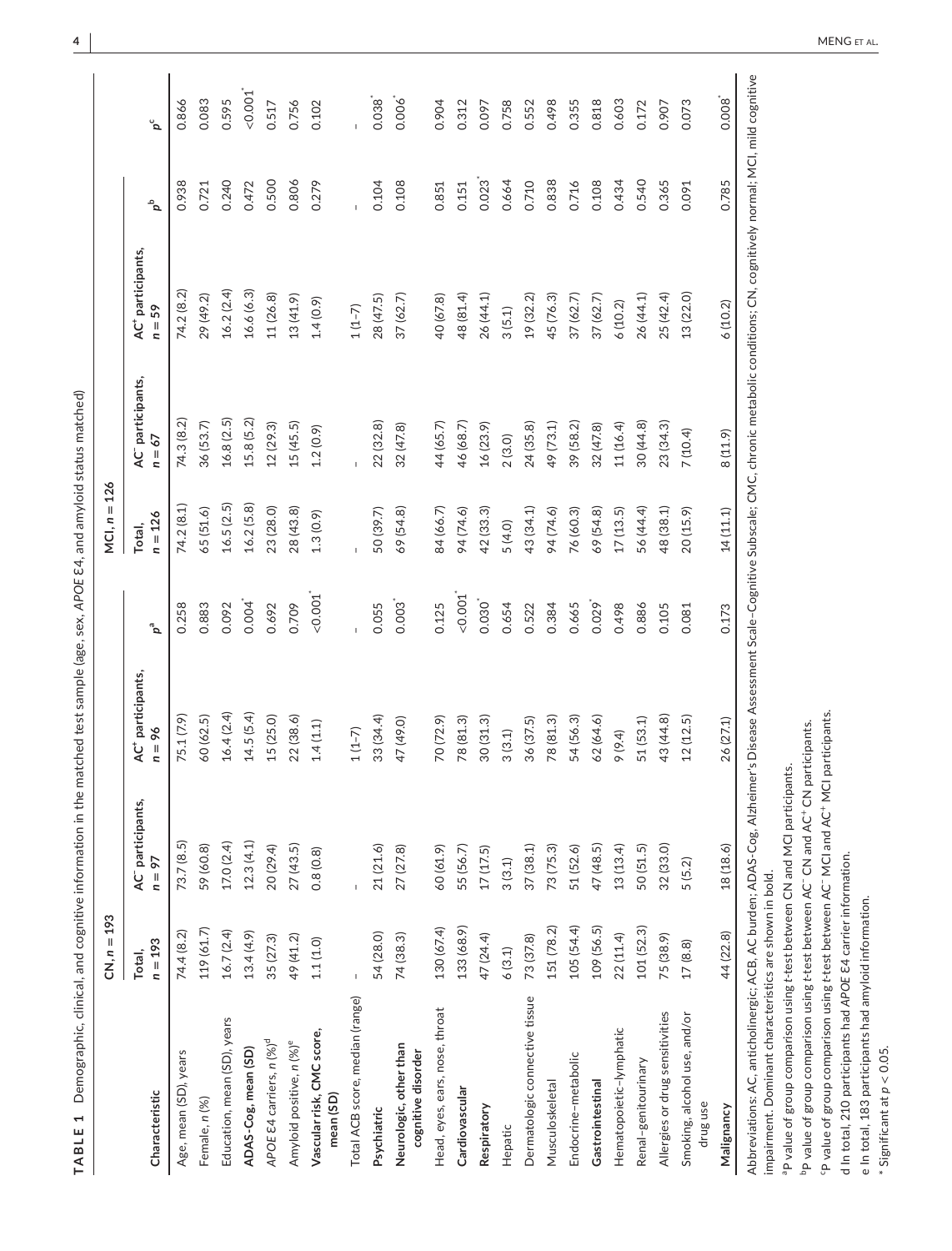image analysis suite [\(http://surfer.nmr.mgh.harvard.edu/\)](http://surfer.nmr.mgh.harvard.edu/). To control for nonspecific, such as vascular, effects of AC medication on FC metrics, we also compared FC changes in the visual cortex between AC strata using the primary visual cortex as a seed region for FC analysis.

## **Statistical analysis**

The statistical analyses were conducted using SPSS (v21). One-way analysis of variance and  $\chi^2$  test were used to compare demographics, cognitive performance, AD risk markers, and CMC risk between AC<sup>+</sup> and AC− in CN and MCI, and between CN and MCI; the significance level was set at *p* < 0.05. For exploratory bias assessment between all other comorbidity comparisons,  $p < 0.05$  was reported.

Linear regression was used to identify demographic and clinical factors that were significantly associated with NBM structural and functional imaging metrics in CN AC<sup>−</sup>. Factors that were significantly correlated with NBM structural or functional imaging metrics were controlled in further analyses.

One-way analysis of covariance was used separately in CN and MCI matched samples to compare NBM GM densities and NBM FC between AC<sup>-</sup> and AC<sup>+</sup>, controlled for identified demographic and clinical factors. The Benjamini–Hochberg procedure was applied to correct for the false discovery rate [30].

We assessed the association between TACB and cognition as well as the association of NBM metrics and cognition followed by mediation analysis using the PROCESS v3.1 macro ([http://www.](http://www.processmacro.org/index.html) [processmacro.org/index.html](http://www.processmacro.org/index.html)) for SPSS 21. The significance of indirect effects was tested using bootstrapping with 5000 replications. Mediation was accepted as having occurred if the indirect effect (x\*y) was statistically significant.

Analysis of variance (ANOVA) tests were used to compare NBM GM density and FC between MCI and CN to confirm the expected sensitivity of the NBM imaging metrics to at-risk or prodromal AD. To explore preferential AC effects, we computed effect sizes and 95% confidence intervals (CIs) in the various contrasts. We chose Cohen *f* to reflect the effect size, with  $f \ge 0.4$  considered a large, 0.25 ≤ *f* < 0.4 a medium, and *f* < 0.25 a small effect size [31].

We ran ANOVA tests to compare hippocampal GM, precuneus GM, visual FC network strength, and comorbidities between the respective AC medication strata.

To explore the reported differential susceptibility of APOE  $E4$ carrier status to central AC effects [32,33], as a further post hoc test, we used ANOVA to assess whether APOE E4 carriers status had a moderator effect on the effect of AC medication on NBM GM density, NBM FC, or cognition. in the whole study cohort, due to the small number of people with *APOE* E4 status.

# **RESULTS**

A total of 568 participants (mean age  $\pm$  SD = 73.5  $\pm$  7.8 years, age range =  $55-97$  years, 301 women [53.0%]) were included in this study (details of the whole cohort are given in Table S1). One hundred seventy-eight (31%) participants were classed as  $AC^+$ , with the majority taking one mild AC drug. The number of participants who had low, medium, or high TACB score was not significantly different between CN AC<sup>+</sup> and MCI AC<sup>+</sup> ( $p = 0.655$ ).

The matched test sample included 319 participants (Table S1). CN AC<sup>+</sup> compared to CN AC<sup>-</sup> showed lower ADAS-Cog score (*p* = 0.004), but did not differ in demographic factors, with a trend of fewer education years in CN AC<sup>+</sup>. No significant differences were seen for cognitive and demographic factors between MCI AC<sup>-</sup> and MCI AC<sup>+</sup>.

#### **AC medication and NBM MRI metrics**

To explore relevant covariates of no interest for NBM GM density, we assessed their association between demographic factors in all 246 CN AC<sup>-</sup> participants with T1 data. No significant correlation was found between NBM GM density and age ( $p = 0.487$ ). Nonetheless, based on prior reports on NBM atrophy over the age span [34], we chose to control for age in the analyses of NBM GM density.

No significant difference of NBM GM density was found between CN AC+ and CN AC<sup>-</sup> participants (*p* = 0.824). NBM GM density was reduced in MCI AC<sup>+</sup> compared to MCI AC<sup>-</sup>, with a medium effect size (0.55  $\pm$  0.03 vs. 0.56  $\pm$  0.03, Cohen  $f = 0.26$ , 95% CI = 0.10–0.45, *p* = 0.002; corrected *p* < 0.05; Figure 2a). There was no correlation between NBM GM density and TACB in CN AC<sup>+</sup> and MCI  $AC^+$ 

NBN functional network was reconstructed in the independent discovery sample. NBM was functionally connected with bilateral frontal cortex, anterior cingulate cortex, bilateral insula, bilateral thalamus, bilateral hippocampus, posterior cingulate cortex (PCC), and bilateral lateral occipital cortex (Figure 3, Table S2), which was similar to the NBM functional maps identified in our previous study [28] but with additional network areas in the PCC and bilateral thalami.

Education was significantly but weakly correlated with NBM FC *Z* score ( $r = 0.191$ ,  $p = 0.001$ ), and was hence controlled for in NBM FC tests, in addition to age, due to previous reports of age-related changes of NBM FC [35].

There was a significant but small effect of AC medication use on NBM FC, with lower NBM FC observed in CN AC<sup>+</sup> compared to CN AC− (3.6 ± 0.5 vs. 3.9 ± 0.6, Cohen *f* = 0.24, 95% CI = 0.10–0.39,  $p = 0.001$ ; corrected  $p < 0.05$ ; Table 2, Figure 2b). MCI AC<sup>+</sup> versus MCI AC<sup>−</sup> also had lower NBM FC, with large effect size (3.29 ± 0.20 vs. 3.66 ± 0.46, Cohen *f* = 0.49, 95% CI = 0.30–0.68, *p* < 0.001; corrected *p* < 0.05; Table 2, Figure 2b). There was a trend correlation between NBM FC and TACB in CN AC+ (*r* = −0.200, *p* = 0.054) and MCI AC<sup>+</sup> ( $r = -0.252$ ,  $p = 0.059$ ).

Secondary tests revealed that NBM GM density was significantly reduced in MCI compared with CN (0.57  $\pm$  0.04 vs. 0.56  $\pm$  0.03, Cohen  $f = 0.13$ , 95% CI = 0.03-0.25, controlled for age,  $p = 0.01$ ). Lower NBM GM density in MCI compared to CN was seen in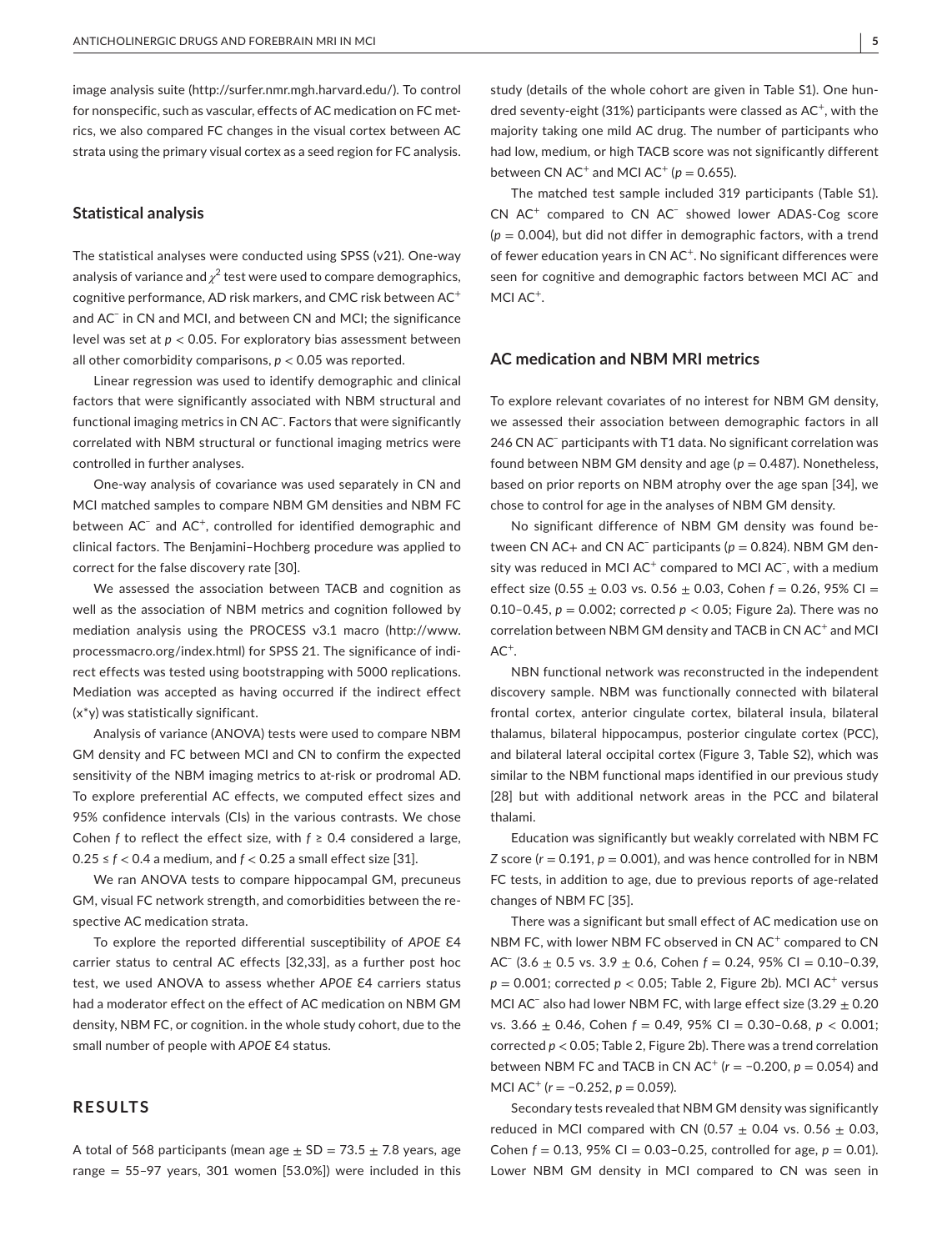



**FIGURE 2** Anticholinergic drug use and nucleus basalis of Meynert (NBM) imaging metrics. Bar charts show the group differences of (a) NBM gray matter (GM) density and (b) NBM functional connectivity (FC) between cognitively normal (CN) anticholinergic (AC)<sup>−</sup> , CN AC<sup>+</sup>, mild cognitive impairment (MCI) AC<sup>−</sup>, and MCI AC participants. Boxplots display the value range of 25%–75% and the median values. (c) Scatterplots show the significant correlation between NBM FC and total AC burden (ACB) score. (d) Scatterplots show the significant correlation between NBM FC and Alzheimer's Disease Assessment Scale–Cognitive Subscale (ADAS-Cog) score. Significance level was set at \**p* < 0.05



**FIGURE 3** Nucleus basalis of Meynert (NBM) functional network reconstructed as seed-based functional connectivity map of the NBM derived from the independent discovery subsample (*n* = 162). All results were masked by a gray matter template obtained from a Montreal Neurological Institute 152 standard space T1-weighted average image (corrected *p* < 0.05). L, left; R, right

AC<sup>+</sup> participants (Cohen *f* = 0.33, 95% CI = 0.17–0.50, *p* < 0.001; Table 2) but not in AC<sup>-</sup> participants ( $p = 0.519$ ). MCI participants displayed lower NBM FC compared to CN participants (3.48  $\pm$  0.40 vs. 3.73  $\pm$  0.54), controlled for education (Cohen  $f = 0.23$ , 95% CI = 0.12–0.35, *p* < 0.001). NBM FC was lower in MCI versus CN in both AC− and AC<sup>+</sup> strata, with small effect in AC− (Cohen *f* = 0.17, 95% CI  $= 0.03 - 0.34$ ,  $p = 0.016$ ) and medium effect in AC<sup>+</sup> (Cohen  $f = 0.36$ , 95% CI = 0.21–0.53, *p* < 0.001).

# **NBM imaging metrics mediate the relationship between AC medication burden and cognition**

All analyses were performed in the  $AC<sup>+</sup>$  sample. TACB was weakly correlated with ADAS-Cog  $(r = 0.168, p = 0.005;$  Figure 2c). No significant correlation was identified between NBM GM density and ADAS-Cog  $(p = 0.645)$  or TACB  $(p = 0.450)$ . ADAS-Cog was weakly negatively correlated with NBM FC (*r* = −0.249, *p* = 0.005;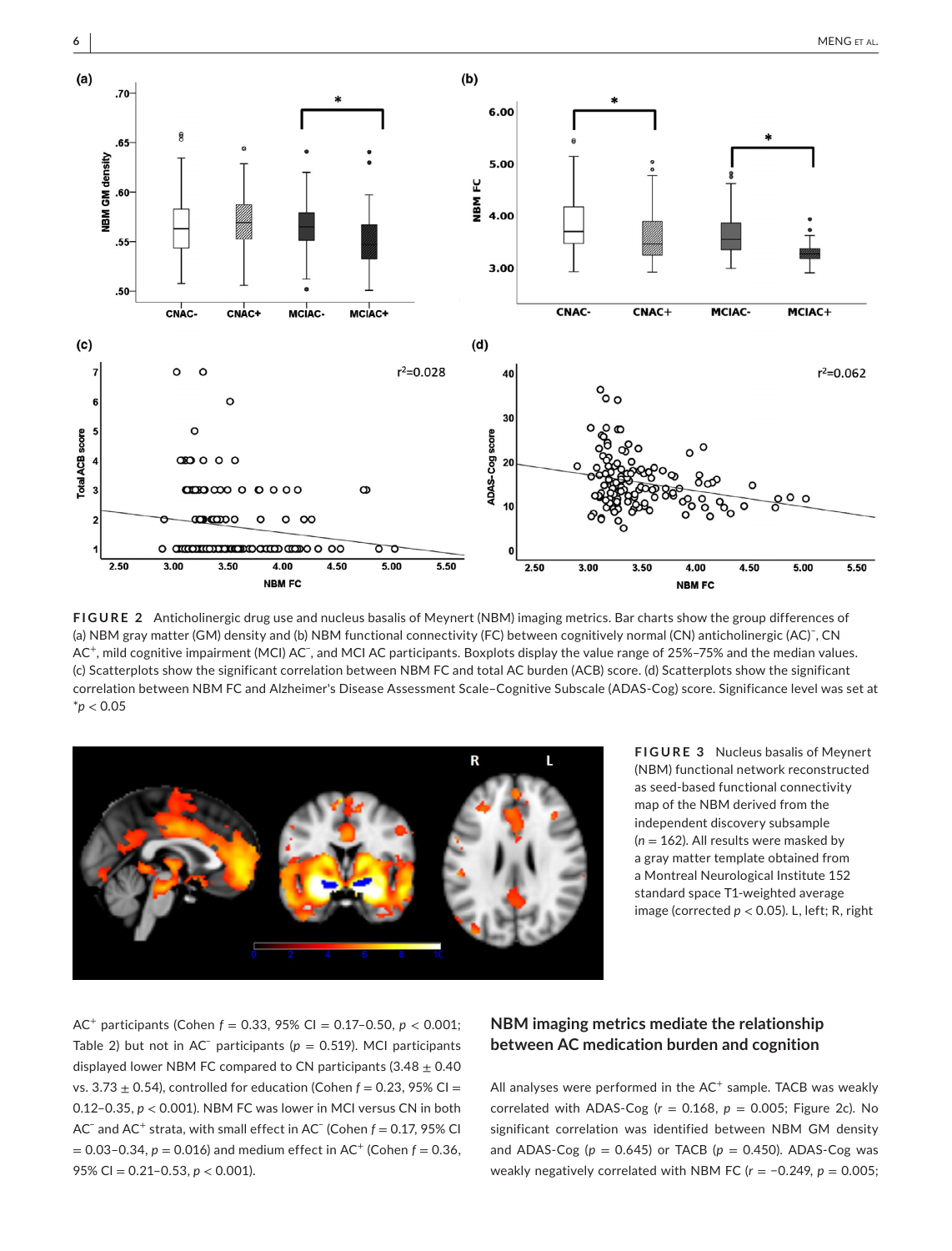|                                                                                 | Cognitively normal  |                                    |                                      |       | ι<br>Σ           |                                     |                                      |         |             |
|---------------------------------------------------------------------------------|---------------------|------------------------------------|--------------------------------------|-------|------------------|-------------------------------------|--------------------------------------|---------|-------------|
| Measurement                                                                     | $n = 193$<br>Total, | participants,<br>$n = 9$<br>ن<br>ج | participants,<br>$n = 96$<br>ن<br>لا |       | Total, $n = 126$ | participants,<br>$n = 67$<br>ن<br>ح | participants,<br>$n = 59$<br>ن<br>لا |         |             |
| NBM GM density, mean voxel value (SD) <sup>a</sup>                              | 0.57(0.04)          | 0.57(0.05)                         | 0.57(0.03)                           | 0.824 | 0.56(0.03)       | 0.56(0.03)                          | 0.55(0.03)                           | 0.002   | $0.010^{4}$ |
| NBM-NBM network functional connectivity,<br>mean (SD), Z score <sup>p</sup>     | 3.7(0.5)            | 3.9(0.6)                           | 3.6(0.5)                             | 0.001 | 3.48 (0.4)       | 3.66(0.46)                          | 3.29 (0.20)                          | < 0.001 | 0.001       |
| Visual cortex functional connectivity, mean<br>(SD), Z score <sup>b</sup>       | 5.1(0.8)            | කු<br>4.9(0.                       | 5.1(0.8)                             | 0.254 | 4.9(0.8)         | 4.8(0.8)                            | 5.0(0.8)                             | 0.388   | 0.188       |
| Whole hippocampal GM volume, mean (SD),<br>ัตา                                  | 7.31 (0.88)         | (0.80)<br>7.44                     | 7.16 (0.95)                          | 0.119 | 7.17 (0.90)      | 7.20(0.86)                          | 7.14 (0.96)                          | 0.581   | 0.153       |
| Whole precuneus GM volume, mean (SD), cm <sup>3</sup> 17.05 (2.43) 17.11 (2.45) |                     |                                    | 16.98 (2.41)                         | 0.999 | 17.54 (2.16)     | 17.6 (2.2)                          | 17.5(2.1)                            | 0.864   | 0.095       |

 $\sim$ 쁰 TABL

aGroup comparison using ANOVA test controlled for age. aGroup comparison using ANOVA test controlled for age. Abbreviations: A

bGroup comparison using ANOVA test controlled for age and education. bGroup comparison using ANOVA test controlled for age and education.

\*Significant level at *p* < 0.05.Significant level at  $p < 0.05$ 

Figure 2d). Hence, only NBM FC was tested as a potential mediator of the association between TACB and ADAS-Cog. NBM FC modestly (indirect effect  $= 0.30, 95\%$  CI  $= 0.16 - 0.49$ ) mediated the association between TACB and ADAS-Cog.

## **Bias assessment of AC medication effects**

No significant effect of AC medication was seen for CN or MCI strata on amyloid status or on hippocampal or precuneus GM vol umes. There was no significant difference in hippocampal or pre cuneus volumes between AC medication strata for CN or MCI. No significant difference of primary visual cortex FC was found be tween CN  $AC^-$  and CN  $AC^+$  ( $p = 0.193$ ) or between MCI  $AC^-$  and MCI  $AC^+$  ( $p = 0.388$ ), making nonspecific and especially vascular confounds less likely.

The range of indications for AC medication prescriptions was reflected in higher prevalence of neurological, cardiovascular, re spiratory, and gastrointestinal disorders in CN AC<sup>+</sup> versus CN AC<sup>-</sup>, whereas only respiratory disorders were more common in MCI AC<sup>+</sup>. CN AC<sup>+</sup> versus CN AC<sup>-</sup> demonstrated a higher vascular risk profile (CMC score =  $1.41 \pm 1.16$  vs.  $1.13 \pm 1.1$ ,  $p < 0.001$ ), but interestingly, no difference was seen between MCI AC<sup>+</sup> and MCI AC<sup>-</sup> participants, showing that the reported AC medication effects cannot be explained by differences in vascular risk profiles.

# **Effects of** *APOE* **Ɛ4 carrier status**

A further post hoc test was undertaken to explore differential sus ceptibility for AC effects between *APOE* genotypes in the whole study cohort. We did not find a significant moderator effect of *APOE* Ɛ4 carrier status on the effect of AC medication on forebrain MRI metrics or cognition NBM GM density ( $p = 0.100$ ) with NBM FC ( *p* = 0.654) or ADAS-Cog score ( *p* = 0.151).

# **DISCUSSION**

We provide the first evidence of structural and functional impair ment of the NBM, a key cholinergic forebrain hub, linked to AC prescription in the ADNI Phase 3 (ADNI3) cohort, highlighting a possible mechanism of the reported elevated risk of dementia linked to AC medication. Importantly, the detrimental central cho linergic effects were demonstrated in both cognitive healthy and mild cognitively impaired participants with a prescription history of at least 1 year of drugs with mainly mild ACB. AC medication strata were matched for APOE E4 carrier or amyloid status and did not differ in established MRI AD markers, arguing against bias effect from preclinical AD and for a specific central cholinergic effect.

We found NBM GM density loss to be associated with the use of mild–moderate AC medication in MCI in a case–control design,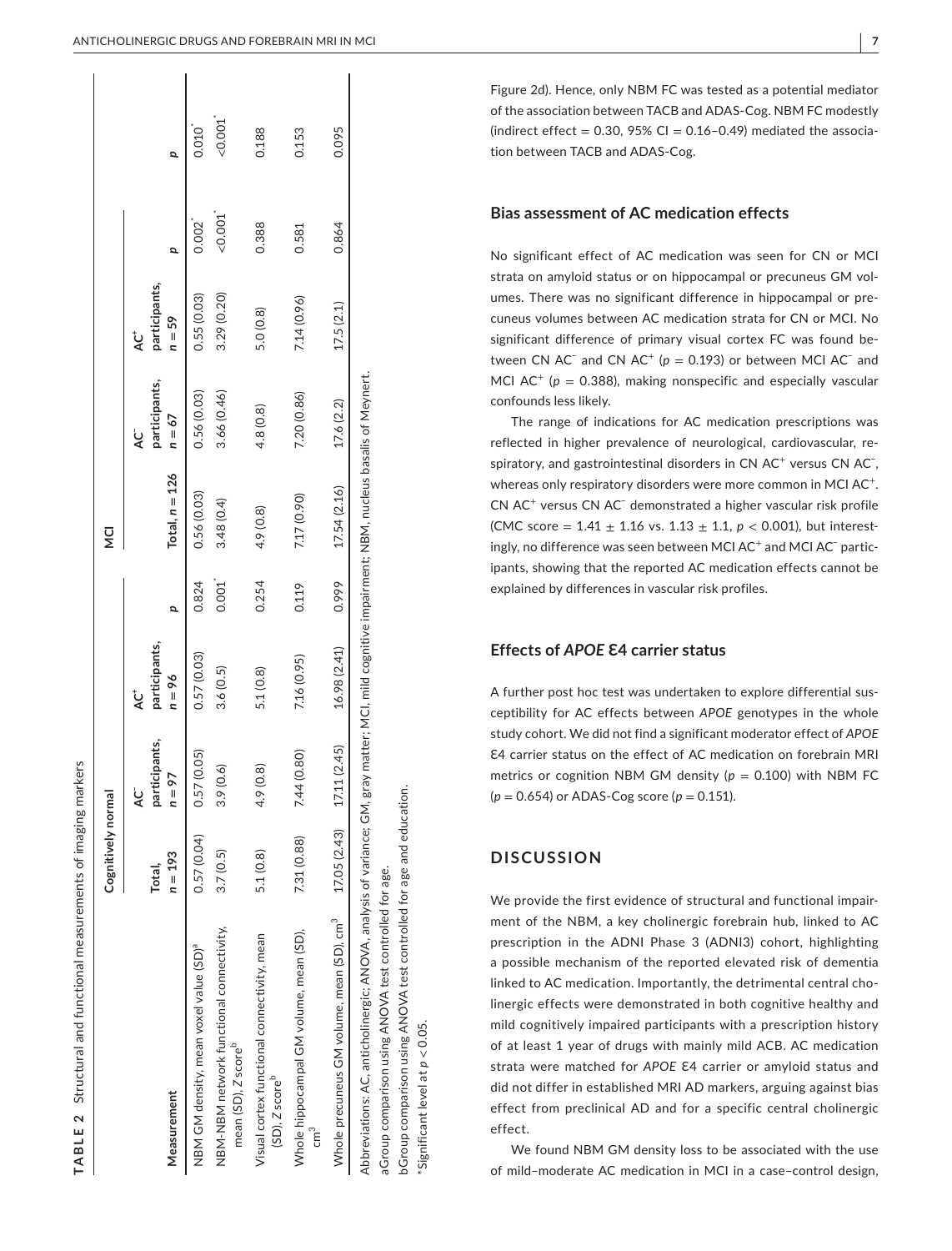carefully matched on demographics, *APOE*, and amyloid markers. This is the first NBM morphometric study on AC medication effects, but findings are generally in line with two previous MRI studies in CN on AC medication that reported increased brain atrophy and temporal cortical thinning [14,36]. It has been suggested that global brain atrophy in AC medication may indirectly arise from affected central cholinergic pathways that may render the brain more vulnerable to stress-related neurotoxicity. In our study, there was a nonsignificant reduction of hippocampal GM volume, but no change was seen in precuneus GM volume, which would favour an increased cholinergic rather than general brain vulnerability. Selective vulnerability of the basal forebrain cholinergic neurons, and in particular those in Ch4 (NBM), to oxidative stress is well established [37]. Beyond oxidative stress, basal forebrain cholinergic neurons are also strongly dependent on target-derived nerve growth factor (NGF) for preservation of cholinergic phenotype, which led to the notion of retrograde NBM atrophy in AD [38], but links between NGF and long-term AC medication remain to be investigated.

We report reduced NBM GM density in MCI compared to CN, which is well in line with early cholinergic failure in MCI and previous studies demonstrating NBM atrophy [39]. Importantly, we observed NBM GM density loss in MCI with AC medication use compared to those without, providing the first evidence of accelerated NBM neuronal tissue injury associated with AC medication despite the absence of differences in the severity of cognitive impairment. These findings are further in support of a putative neurotrophic role of cholinergic tone orchestrated through the emerging understanding of modulated gene expression, translation, and cellular signalling cascades [40].

We also demonstrated detrimental effects of AC medication use on the NBM cholinergic network, in keeping with the hypothesized central hypocholinergic state. The NBM FC map was generated in an independent subsample of older participants using a Ch4/NBM template seed to increase anatomical specificity over expert manual seeds [28] which allowed robust reconstruction of the medial and lateral cholinergic pathways [41] similar to what was previously reported in a younger sample [35]. NBM FC was significantly reduced in CN and MCI AC<sup>+</sup> compared to AC<sup>-</sup>. In parallel, we confirm previous reports that AC medication use is associated with impaired global cognitive performance in CN [12,14,25], but surprisingly not in MCI. We further showed that cholinergic network functional integrity partially mediated the association between AC medication use and global cognitive performance. These findings provide a potential biological basis for the impaired cognition associated with AC medication use through functional changes of the cholinergic network.

The effect size of AC medication on NBM imaging metrics was medium/large in MCI but absent/small in CN, suggesting a preferential vulnerability to AC in the at-risk population, and the functional NBM network. This interpretation is further supported by the observed significant anticorrelation between NBM FC and ACB burden in MCI AC<sup>+</sup>, with only a trend association between NBM FC and ACB burden in CN AC<sup>+</sup>. Also, cognition was weakly correlated with NBM FC only in the MCI cohort. It is conceivable that MCI status and

AC medication have superadditive effects on NBM impairment. In keeping with previous studies, we show significant cognitive cohort effects on the NBM imaging metrics with GM loss in MCI versus CN [42] and NBM FC reduction in MCI versus CN [21], and additionally report that the effect sizes of MCI status for both metrics were small in AC<sup>-</sup> but large in AC<sup>+</sup>. Taken together, this suggests a more complex multifactorial interplay, which could lead to increased vulnerability of the central cholinergic pathways to AC medication in MCI with some preexisting NBM disruption.

Several limitations were noted in this study. First, according to the ADNI3 protocol, medication use was based on self-report, which may lead to underreporting of AC medication use. There is also no accurate information of the duration of AC medication available in the ADNI3 study. Future studies using medical/prescription records would be needed to further characterize the specific medication effects. Second, we excluded participants using ChEIs, so we cannot comment on the degree to which AC-related NBM effects may be reversible. Third, although the groups were well matched for demographics and AD risk and showed no differences in AD general MRI markers, due to the cross-sectional nature, we cannot exclude biases from comorbidities and as expected with indications for commonly prescribed AC medication. We found a higher vascular risk factor score in CN AC<sup>+</sup> versus CN AC<sup>-</sup> and in general somewhat higher frequencies of cardiovascular, neurological, respiratory, and gastrointestinal comorbidities in  $AC^+$  subgroups. Last, despite the use of one of the largest well-phenotyped imaging cohort studies in old age and dementia, we had limited power to study genotypic vulnerability, which may explain the lack of observed *APOE* ε4 moderator effects.

# **CONCLUSIONS**

Our study provides new evidence of the detrimental effect of even mild–moderate AC medication use on NBM GM density in MCI and NBM functional network connectivity in CN and MCI. The link between NBM GM density loss and AC medication suggests accelerated NBM degeneration as a putative mechanism of the elevated risk of dementia. Impaired NBM FC in AC<sup>+</sup> provides support for an AC medication-induced central hypocholinergic state, which partially mediated the association between ACB and cognitive impairment. Moreover, a pattern of nominally stronger AC effects on NBM GM and FC changes in MCI points to a possible increased vulnerability of the central cholinergic pathways to AC medication in preexisting early cholinergic failure. Last, our findings highlight the suitability of the reported NBM imaging metrics as markers of central cholinergic failure for future mechanistic studies to inform on trials that may coprescribe ChEIs or deprescribe AC medication in the most at-risk population to prevent dementia.

#### **ACKNOWLEDGMENTS**

Data collection and sharing for this project was funded by ADNI (National Institutes of Health grant U01 AG024904) and Department of Defense (DOD) ADNI (DOD award number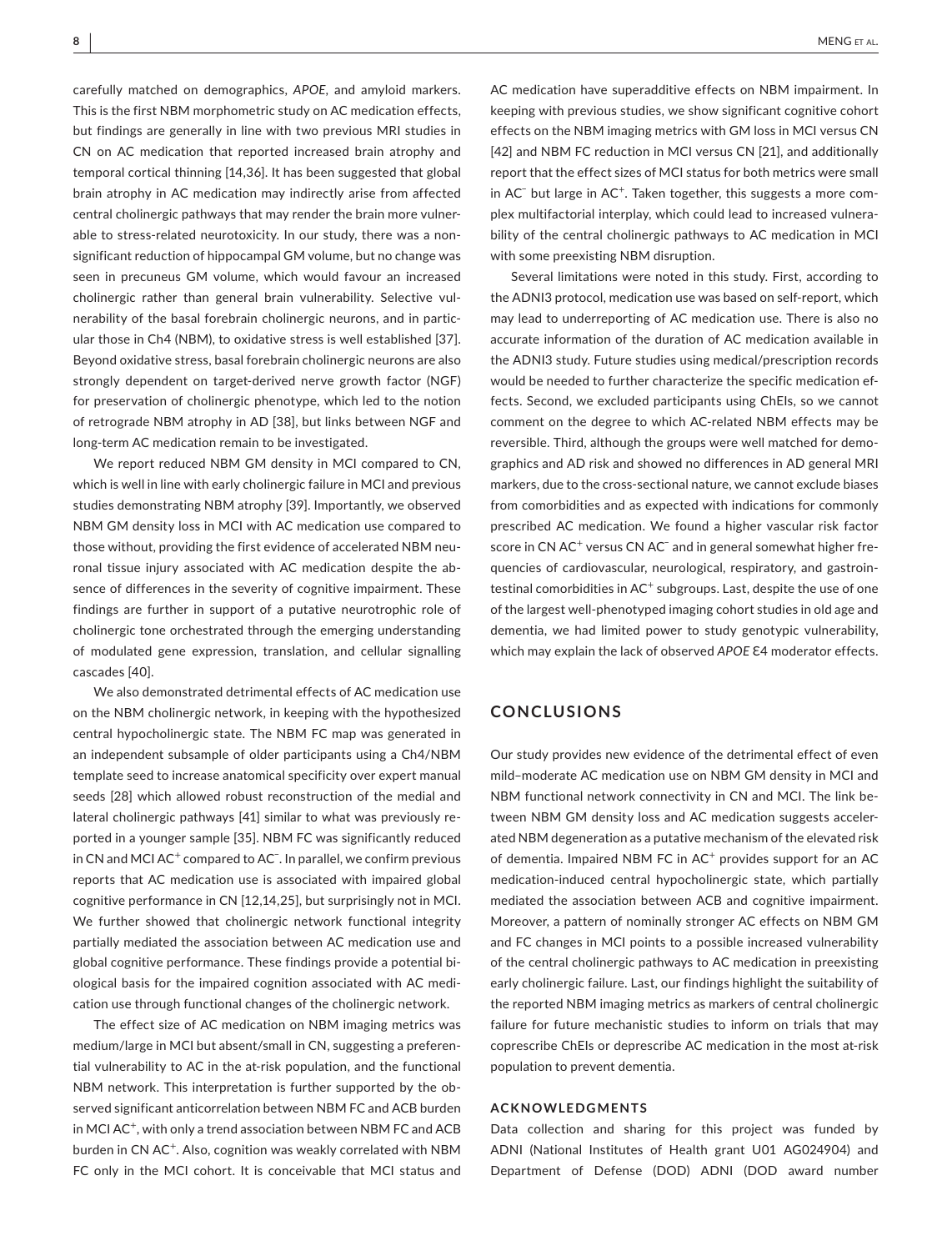W81XWH-12-2-0012). ADNI is funded by the National Institute on Aging and the National Institute of Biomedical Imaging and Bioengineering, and through generous contributions from the following: AbbVie, Alzheimer's Association, Alzheimer's Drug Discovery Foundation, Araclon Biotech, BioClinica, Biogen, Bristol-Myers Squibb, CereSpir, Cogstate, Eisai, Elan Pharmaceuticals, Eli Lilly and Company, EuroImmun, F. Hoffmann-La Roche and its affiliated company Genentech, Fujirebio, GE Healthcare, IXICO, Janssen Alzheimer Immunotherapy Research & Development, Johnson & Johnson Pharmaceutical Research & Development, Lumosity, Lundbeck, Merck & Co, Meso Scale Diagnostics, NeuroRx Research, Neurotrack Technologies, Novartis Pharmaceuticals Corporation, Pfizer, Piramal Imaging, Servier, Takeda Pharmaceutical Company, and Transition Therapeutics. The Canadian Institutes of Health Research is providing funds to support ADNI clinical sites in Canada. Private sector contributions are facilitated by the Foundation for the National Institutes of Health [\(www.fnih.org\)](http://www.fnih.org). The grantee organization is the Northern California Institute for Research and Education, and the study is coordinated by the Alzheimer's Therapeutic Research Institute at the University of Southern California. ADNI data are disseminated by the Laboratory for Neuro Imaging at the University of Southern California.

#### **CONFLICT OF INTEREST**

The authors declare that they have no competing interests.

#### **AUTHOR CONTRIBUTIONS**

**Dewen Meng:** Conceptualization (equal), data curation (equal), formal analysis (lead), investigation (equal), methodology (equal), project administration (supporting), resources (lead), software (lead), supervision (supporting), validation (equal), visualization (equal), writing–original draft (lead), writing–review & editing (equal). **Ali-Reza Mohammadi-Nejad:** Conceptualization (supporting), data curation (supporting), formal analysis (supporting), investigation (supporting), methodology (supporting), resources (supporting), software (supporting), validation (supporting), visualization (supporting), writing–original draft (supporting), writing–review & editing (equal). **Stamatios N. Sotiropoulos:** Conceptualization (supporting), data curation (supporting), formal analysis (supporting), investigation (supporting), methodology (supporting), resources (supporting), software (supporting), validation (supporting), visualization (supporting), writing–original draft (supporting), writing–review & editing (equal). **Dorothee P. Auer:** Conceptualization (equal), data curation (equal), formal analysis (equal), funding acquisition (lead), investigation (equal), methodology (equal), project administration (supporting), resources (supporting), software (supporting), supervision (lead), validation (equal), visualization (equal), writing–original draft (equal), writing–review & editing (lead).

#### **DATA AVAILABILITY STATEMENT**

Data used in preparation of this article were obtained from the ADNI database (adni.loni.usc.edu). As such, the investigators within ADNI contributed to the design and implementation of ADNI and/or

## **ORCID**

*Dewen Meng* <https://orcid.org/0000-0001-9601-7111> *Ali-Reza Mohammadi-Nejad* [https://orcid.](https://orcid.org/0000-0002-0710-6700) [org/0000-0002-0710-6700](https://orcid.org/0000-0002-0710-6700) *Stamatios N. Sotiropoulos* [https://orcid.](https://orcid.org/0000-0003-4735-5776) [org/0000-0003-4735-5776](https://orcid.org/0000-0003-4735-5776) *Dorothee P. Auer* <https://orcid.org/0000-0002-4745-3635>

**REFERENCES**

- 1. Hasselmo ME, Sarter M. Modes and models of forebrain cholinergic neuromodulation of cognition. *Neuropsychopharmacology*. 2011;36:52-73.
- 2. Arendt T, Taubert G, Bigl V, Arendt A. Amyloid deposition in the nucleus basalis of Meynert complex: a topographic marker for degenerating cell clusters in Alzheimer's disease. *Acta Neuropathol*. 1988;75:226-232.
- 3. Geula C, Nagykery N, Nicholas A, Wu CK. Cholinergic neuronal and axonal abnormalities are present early in aging and in Alzheimer disease. *J Neuropathol Exp Neurol*. 2008;67:309-318.
- 4. Chiesa PA, Cavedo E, Grothe MJ, et al. Relationship between basal forebrain resting-state functional connectivity and brain amyloidbeta deposition in cognitively intact older adults with subjective memory complaints. *Radiology*. 2019;290:167-176.
- 5. Iraizoz I, Guijarro JL, Gonzalo LM, de Lacalle S. Neuropathological changes in the nucleus basalis correlate with clinical measures of dementia. *Acta Neuropathol*. 1999;98:186-196.
- 6. Schliebs R, Arendt T. The significance of the cholinergic system in the brain during aging and in Alzheimer's disease. *J Neural Transm (Vienna)*. 2006;113:1625-1644.
- 7. Rolinski M, Fox C, Maidment I, McShane R. Cholinesterase inhibitors for dementia with Lewy bodies, Parkinson's disease dementia and cognitive impairment in Parkinson's disease. *Cochrane Database Syst Rev*. 2012;1-50. doi:[10.1002/14651858.CD006504.pub2](https://doi.org/10.1002/14651858.CD006504.pub2)
- 8. Kuhn J, Hardenacke K, Lenartz D, et al. Deep brain stimulation of the nucleus basalis of Meynert in Alzheimer's dementia. *Mol Psychiatry*. 2015;20:353-360.
- 9. Ramos-Rodriguez JJ, Pacheco-Herrero M, Thyssen D, et al. Rapid beta-amyloid deposition and cognitive impairment after cholinergic denervation in APP/PS1 mice. *J Neuropathol Exp Neurol*. 2013;72:272-285.
- 10. Yoshiyama Y, Kojima A, Itoh K, et al. Does anticholinergic activity affect neuropathology? Implication of neuroinflammation in Alzheimer's disease. *Neurodegener Dis*. 2015;15:140-148.
- 11. Matthews FE, Stephan BC, Robinson L, et al. A two decade dementia incidence comparison from the cognitive function and ageing studies I and II. *Nat Commun*. 2016;7:11398.
- 12. Coupland CAC, Hill T, Dening T, Morriss R, Moore M, Hippisley-Cox J. Anticholinergic drug exposure and the risk of dementia: a nested case-control study. *JAMA Intern Med*. 2019;179:1084-1093.
- 13. Ailabouni N, Mangin D, Nishtala PS. DEFEAT-polypharmacy: deprescribing anticholinergic and sedative medicines feasibility trial in residential aged care facilities. *Int J Clin Pharm*. 2019;41:167-178.
- 14. Risacher SL, McDonald BC, Tallman EF, et al. Association between anticholinergic medication use and cognition, brain metabolism, and brain atrophy in cognitively normal older adults. *JAMA Neurol*. 2016;73:721-732.